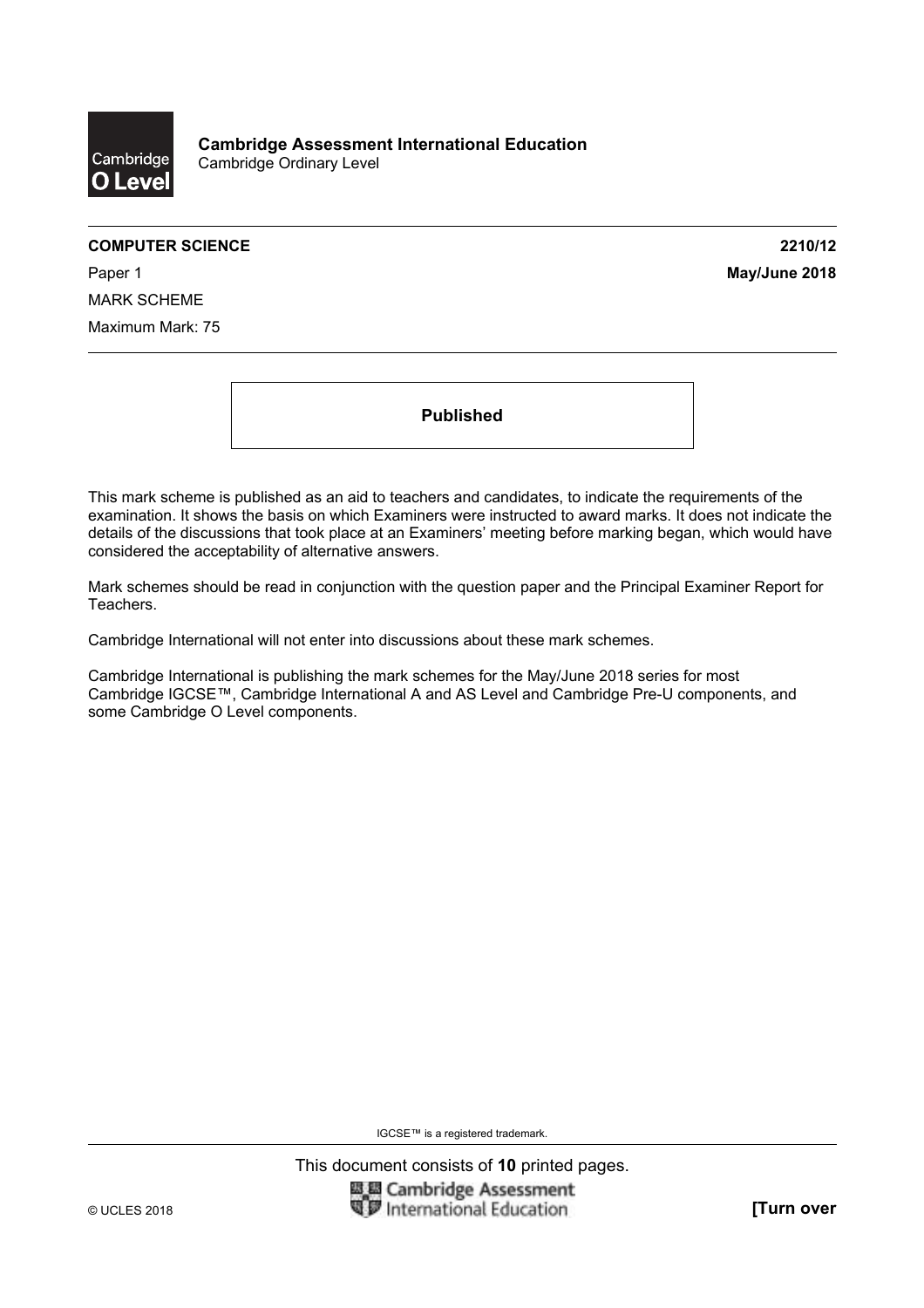# **Generic Marking Principles**

These general marking principles must be applied by all examiners when marking candidate answers. They should be applied alongside the specific content of the mark scheme or generic level descriptors for a question. Each question paper and mark scheme will also comply with these marking principles.

GENERIC MARKING PRINCIPLE 1:

Marks must be awarded in line with:

- the specific content of the mark scheme or the generic level descriptors for the question
- the specific skills defined in the mark scheme or in the generic level descriptors for the question
- the standard of response required by a candidate as exemplified by the standardisation scripts.

GENERIC MARKING PRINCIPLE 2:

Marks awarded are always **whole marks** (not half marks, or other fractions).

GENERIC MARKING PRINCIPLE 3:

Marks must be awarded **positively**:

- marks are awarded for correct/valid answers, as defined in the mark scheme. However, credit is given for valid answers which go beyond the scope of the syllabus and mark scheme, referring to your Team Leader as appropriate
- marks are awarded when candidates clearly demonstrate what they know and can do
- marks are not deducted for errors
- marks are not deducted for omissions
- answers should only be judged on the quality of spelling, punctuation and grammar when these features are specifically assessed by the question as indicated by the mark scheme. The meaning, however, should be unambiguous.

GENERIC MARKING PRINCIPLE 4:

Rules must be applied consistently e.g. in situations where candidates have not followed instructions or in the application of generic level descriptors.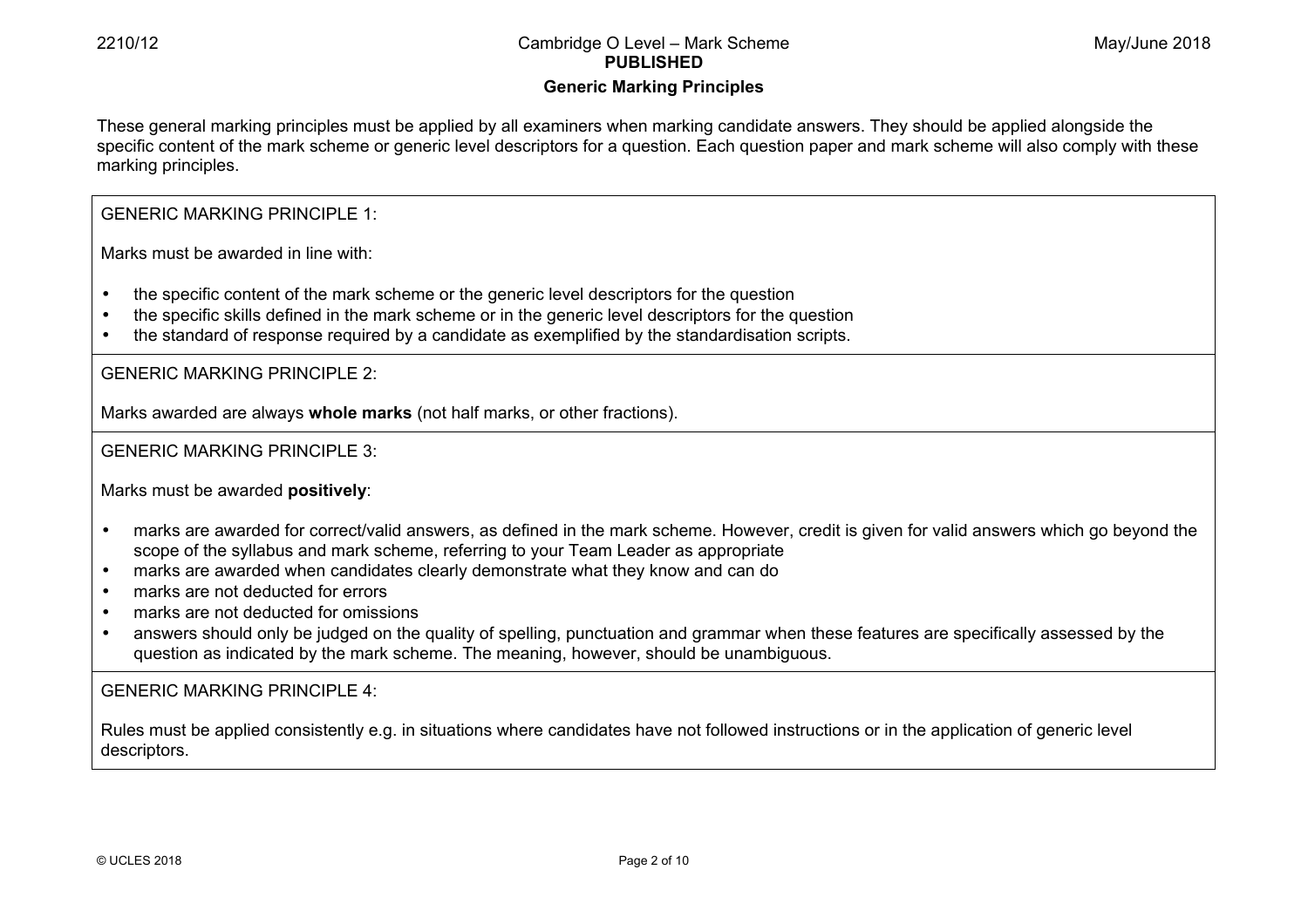# GENERIC MARKING PRINCIPLE 5:

Marks should be awarded using the full range of marks defined in the mark scheme for the question (however; the use of the full mark range may be limited according to the quality of the candidate responses seen).

# GENERIC MARKING PRINCIPLE 6:

Marks awarded are based solely on the requirements as defined in the mark scheme. Marks should not be awarded with grade thresholds or grade descriptors in mind.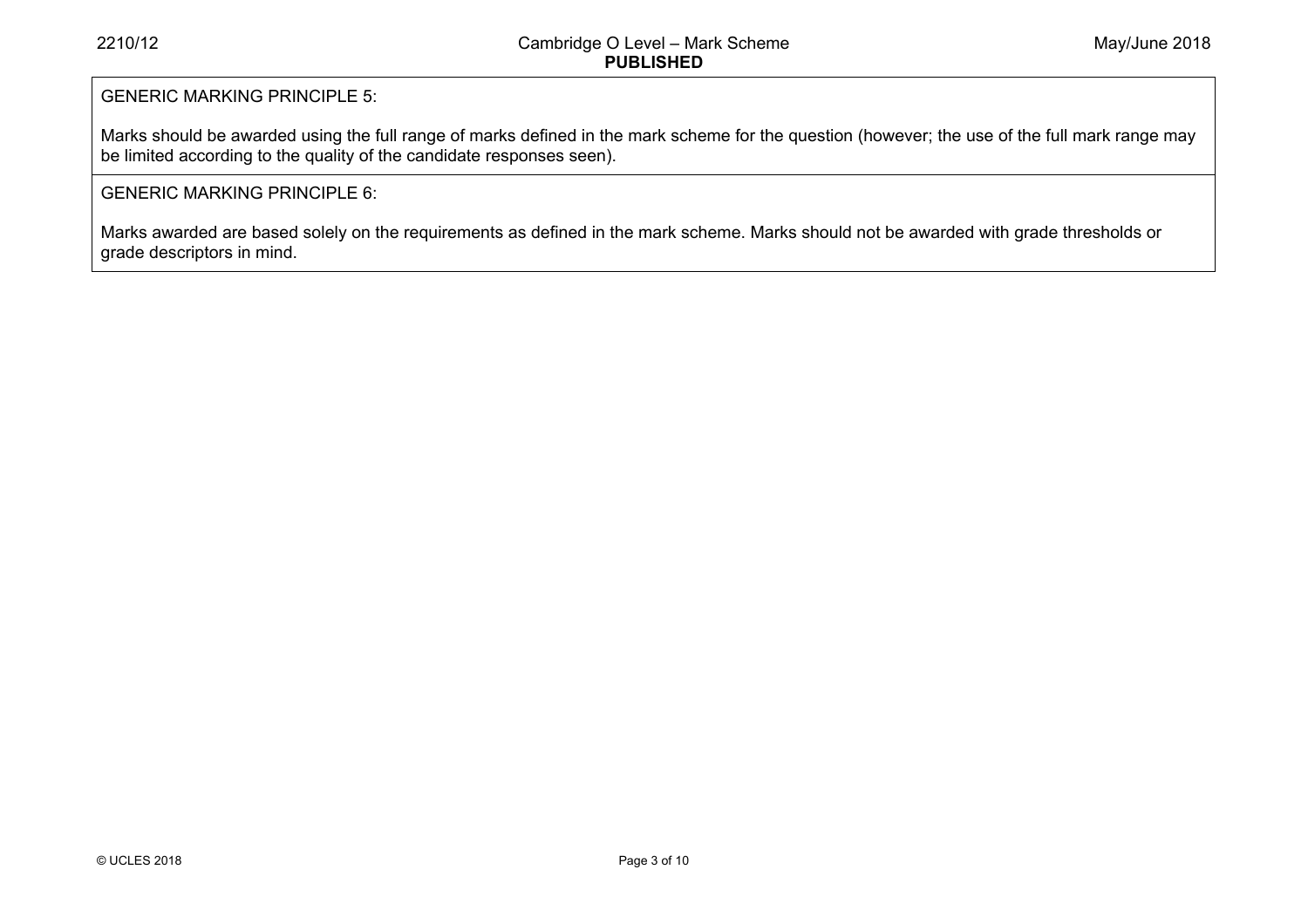| Question | <b>Answer</b>                                                                          | <b>Marks</b>            |
|----------|----------------------------------------------------------------------------------------|-------------------------|
|          | 1 mark for each unit, in the given order:                                              | $\overline{\mathbf{4}}$ |
|          | nibble<br>$\overline{\phantom{0}}$<br>byte<br>$-$                                      |                         |
|          | megabyte (MB)<br>gigabyte (GB)<br>$\overline{\phantom{m}}$<br>$\overline{\phantom{m}}$ |                         |

| <b>Question</b> | <b>Answer</b>                                                                                                                                                                                                                                                                                                                                                                                                                                                                                                                                                                                                             | <b>Marks</b> |
|-----------------|---------------------------------------------------------------------------------------------------------------------------------------------------------------------------------------------------------------------------------------------------------------------------------------------------------------------------------------------------------------------------------------------------------------------------------------------------------------------------------------------------------------------------------------------------------------------------------------------------------------------------|--------------|
| 2(a)            | Any four from:<br>Image is converted from analogue to digital (using ADC)<br>Image is turned into pixels<br>$\overline{\phantom{0}}$<br>Each pixel is given a binary value<br>$\qquad \qquad -$<br>Pixels form a grid (to create the image)<br>$\overline{\phantom{m}}$<br>Each pixel has a colour<br>$\overline{\phantom{m}}$<br>Pixels are stored in sequence (in a file)<br>$\overline{\phantom{m}}$<br>Meta data is stored (to describe the dimensions/resolution of the image) // It stores the dimensions/colour<br>$\overline{\phantom{0}}$<br>depth .etc.<br>An example of a suitable photo file format e.g. JPEG | 4            |
| 2(b)            | 1 mark for correct compression, 3 marks for explanation:<br>Lossy<br>Any three from:<br>Lossy would reduce the file size more (than lossless)<br>The redundant data can be removed from the files // by example (must be about redundant data)<br>$\overline{\phantom{m}}$<br>Images can still be a similar quality<br>$\qquad \qquad -$<br>There is no requirement for the files to be exactly the same as original file<br>$\overline{\phantom{m}}$<br>Photos can be sent quicker // faster to upload // faster to download                                                                                             | 4            |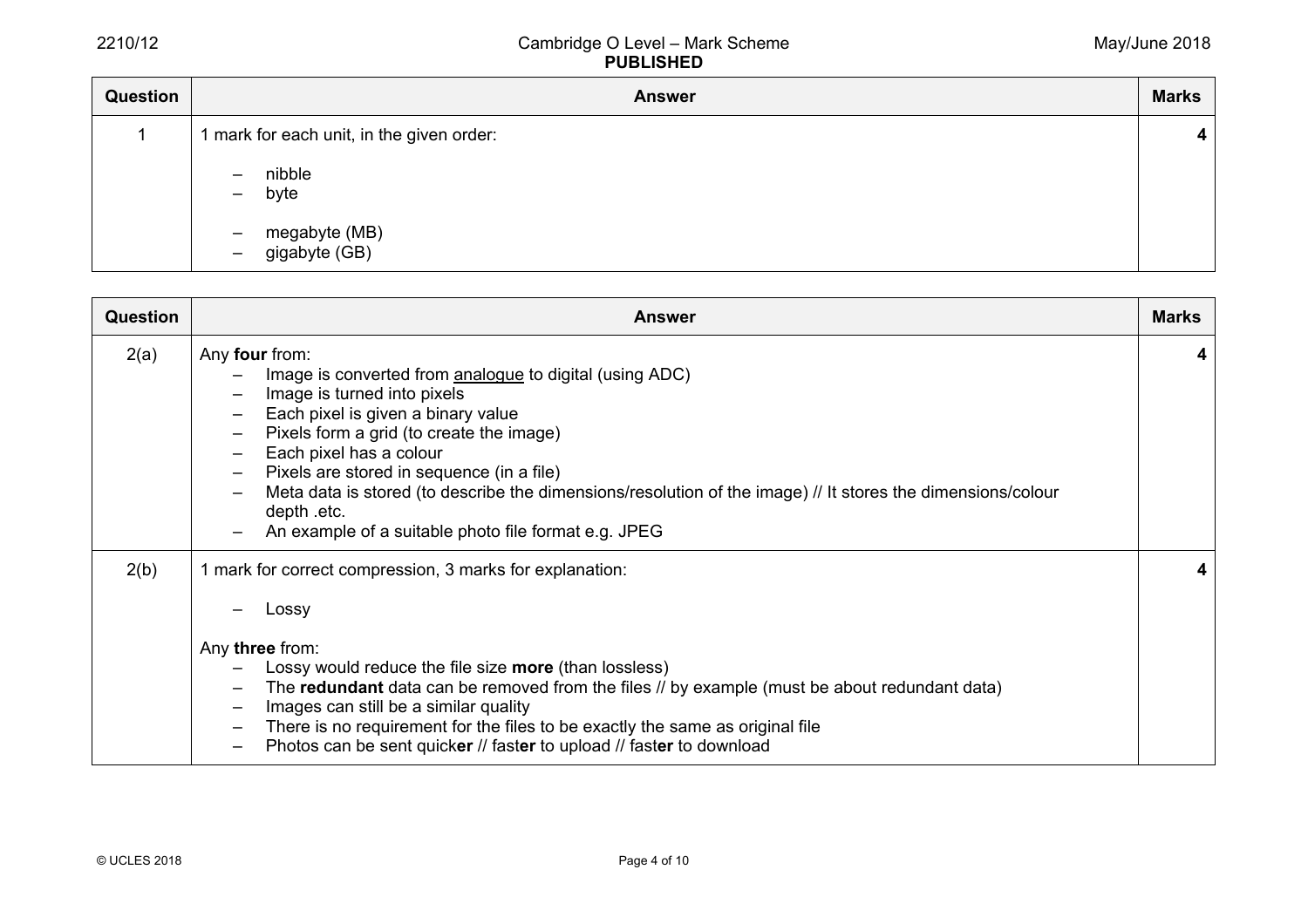| Question | <b>Answer</b>                    |             |                |                |             |              |              |   | <b>Marks</b> |  |              |
|----------|----------------------------------|-------------|----------------|----------------|-------------|--------------|--------------|---|--------------|--|--------------|
| 3(a)     | 1 mark for each correct register |             |                |                |             |              |              |   |              |  | $\mathbf{3}$ |
|          | Hours                            | $\mathbf 0$ | $\pmb{0}$      | $\mathbf 0$    | $\mathbf 0$ | 0            | $\mathbf 0$  |   | $\mathbf 0$  |  |              |
|          | Minutes                          | $\pmb{0}$   | $\mathbf 0$    | $\pmb{0}$      |             | $\mathbf{1}$ | $\mathbf{1}$ |   | 1            |  |              |
|          | Seconds                          | $\mathbf 0$ | $\overline{0}$ | $\mathbf{1}$   |             | $\mathbf{1}$ | $\mathbf 0$  |   | $\mathbf 0$  |  |              |
| 3(b)     | 1 mark for each correct section: |             |                |                |             |              |              |   |              |  | $\mathbf{3}$ |
|          |                                  |             |                | $\overline{0}$ | 5<br>Hours  | 2            | 6<br>Minutes | 5 | 5<br>Seconds |  |              |

| <b>Question</b> | <b>Answer</b>                         |                                |  |  |                                                       |             |   |   |             | <b>Marks</b> |                                       |  |  |
|-----------------|---------------------------------------|--------------------------------|--|--|-------------------------------------------------------|-------------|---|---|-------------|--------------|---------------------------------------|--|--|
| 4               |                                       | mark for each correct section: |  |  |                                                       |             |   |   |             |              |                                       |  |  |
|                 |                                       |                                |  |  | $\overline{0}$                                        | $\mathbf 0$ | 0 | 0 | $\mathbf 0$ | 0            |                                       |  |  |
|                 | $\leftarrow$ 1 mark $\longrightarrow$ |                                |  |  | $\vert \quad\leftarrow\quad$ 1 mark $\longrightarrow$ |             |   |   |             |              | $\leftarrow$ 1 mark $\longrightarrow$ |  |  |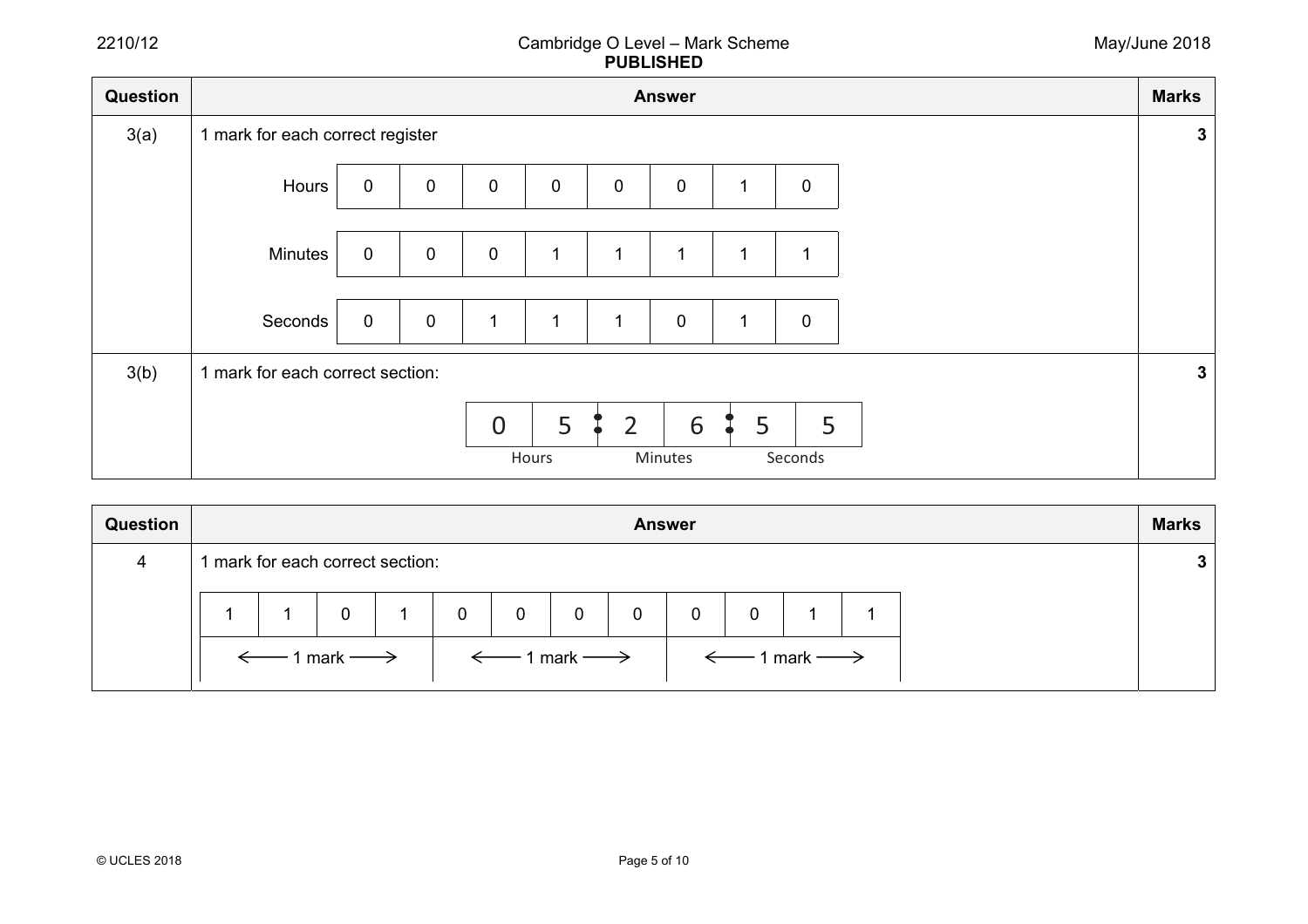| Question | <b>Answer</b>                                                                                                                                                                                                                                                                                                                                                                                                                                                                                   | <b>Marks</b> |
|----------|-------------------------------------------------------------------------------------------------------------------------------------------------------------------------------------------------------------------------------------------------------------------------------------------------------------------------------------------------------------------------------------------------------------------------------------------------------------------------------------------------|--------------|
| 5        | 1 mark for correct register, 3 marks for reason:                                                                                                                                                                                                                                                                                                                                                                                                                                                |              |
|          | <b>Register Y</b><br>-                                                                                                                                                                                                                                                                                                                                                                                                                                                                          |              |
|          | Any three from:<br>Count the number of 1/0 bits (in each byte/register)<br>$\qquad \qquad -$<br>Two bytes/registers have an odd number of 1/0 bits // Two have odd parity<br>$\overline{\phantom{m}}$<br>Even parity must be the parity used<br>One byte/register has an even number of 1/0 bits // One uses even parity<br>$\overline{\phantom{m}}$<br>The two with an odd number of one bits/odd parity are incorrect // Register X and Z should have even parity<br>$\overline{\phantom{0}}$ |              |

| <b>Question</b> | <b>Answer</b>                                                                                                                                                                                                                                                                                                                                                                                   | <b>Marks</b> |
|-----------------|-------------------------------------------------------------------------------------------------------------------------------------------------------------------------------------------------------------------------------------------------------------------------------------------------------------------------------------------------------------------------------------------------|--------------|
| 6               | 1 mark for each correct missing word, in the given order:                                                                                                                                                                                                                                                                                                                                       | -8           |
|                 | fetches<br>$\overline{\phantom{0}}$<br>immediate access store // IAS<br>$\qquad \qquad -$<br>program counter // PC<br>$\overline{\phantom{m}}$<br>memory address register // MAR<br>$\qquad \qquad -$<br>memory data register // MDR<br>$\qquad \qquad -$<br>executed<br>$\qquad \qquad$<br>arithmetic logic unit // ALU<br>$\qquad \qquad -$<br>accumulator // ACC<br>$\overline{\phantom{0}}$ |              |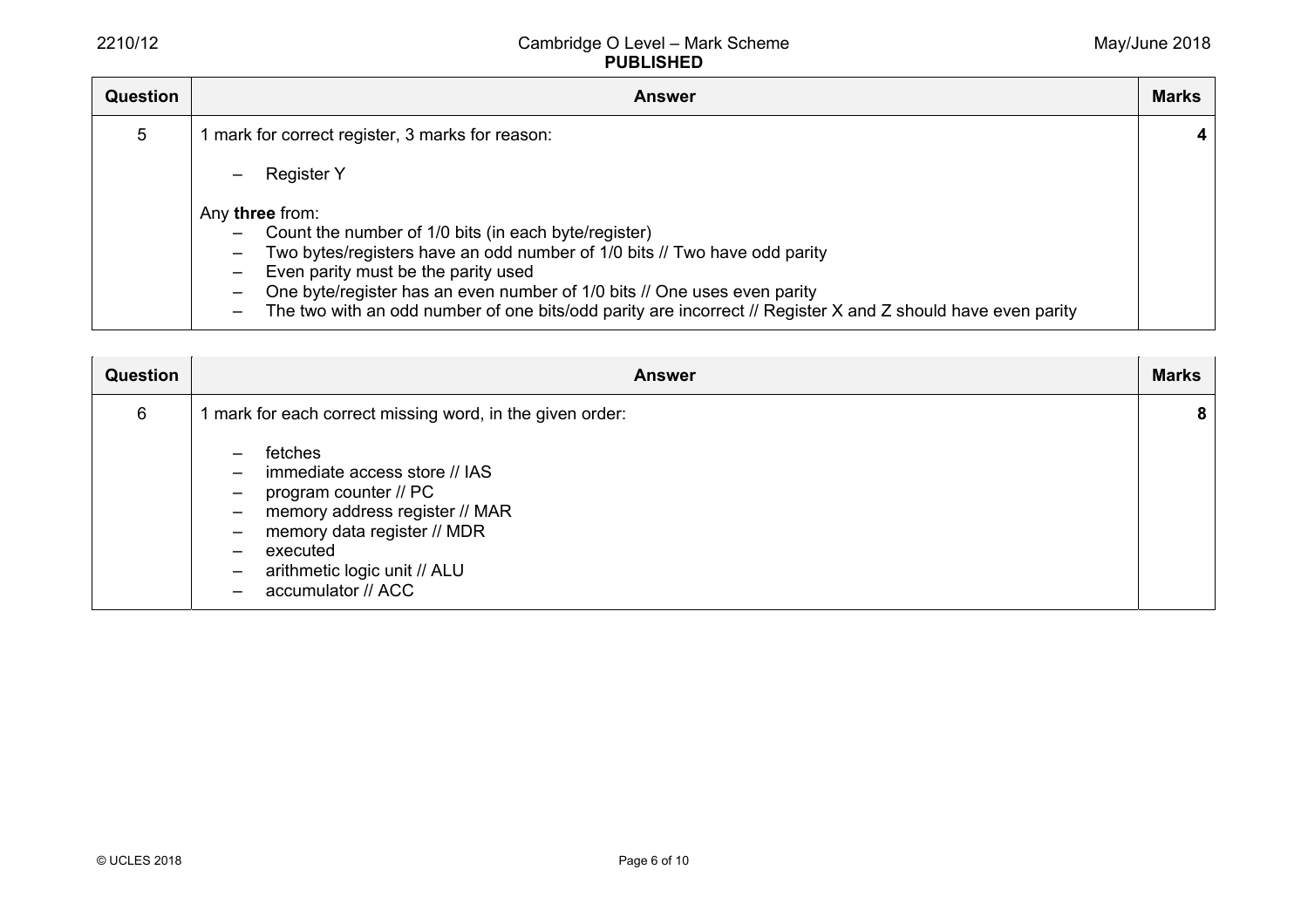| Question |                                                                     |                |                     | <b>Answer</b>                                                                                                                                  |                           |  | <b>Marks</b> |  |  |
|----------|---------------------------------------------------------------------|----------------|---------------------|------------------------------------------------------------------------------------------------------------------------------------------------|---------------------------|--|--------------|--|--|
| 7(a)     | 1 mark for each correct logic gate with correct direct of input(s): |                |                     |                                                                                                                                                |                           |  |              |  |  |
|          | A<br>$\boldsymbol{\mathsf{X}}$<br>$\mathbf B$<br>$\mathbf C$        |                |                     |                                                                                                                                                |                           |  |              |  |  |
| 7(b)     |                                                                     |                |                     | 4 marks for 8 correct outputs<br>3 marks for 6 or 7 correct outputs<br>2 marks for 4 or 5 correct outputs<br>1 mark for 2 or 3 correct outputs |                           |  | 4            |  |  |
|          | $\blacktriangle$                                                    | $\, {\bf B}$   | $\mathbf C$         | <b>Working space</b>                                                                                                                           | $\boldsymbol{\mathsf{X}}$ |  |              |  |  |
|          | $\mathbf 0$                                                         | $\mathsf 0$    | $\mathbf 0$         |                                                                                                                                                | $\mathbf{1}$              |  |              |  |  |
|          | $\mathbf 0$                                                         | $\mathbf 0$    | $\mathbf{1}$        |                                                                                                                                                | $\mathbf{1}$              |  |              |  |  |
|          | $\mathbf 0$                                                         | $\overline{1}$ | $\mathsf 0$         |                                                                                                                                                | $\mathbf 0$               |  |              |  |  |
|          | $\mathbf 0$                                                         | $\mathbf{1}$   | $\mathbf{1}$        |                                                                                                                                                | $\mathbf 0$               |  |              |  |  |
|          | $\mathbf{1}$                                                        | $\mathsf 0$    | $\mathsf{O}\xspace$ |                                                                                                                                                | $\mathbf 1$               |  |              |  |  |
|          | $\mathbf{1}$                                                        | $\mathbf 0$    | $\mathbf{1}$        |                                                                                                                                                | $\mathbf 1$               |  |              |  |  |
|          | $\mathbf{1}$                                                        | $\mathbf{1}$   | $\pmb{0}$           |                                                                                                                                                | $\boldsymbol{0}$          |  |              |  |  |
|          | 1                                                                   | 1              | $\mathbf{1}$        |                                                                                                                                                | 0                         |  |              |  |  |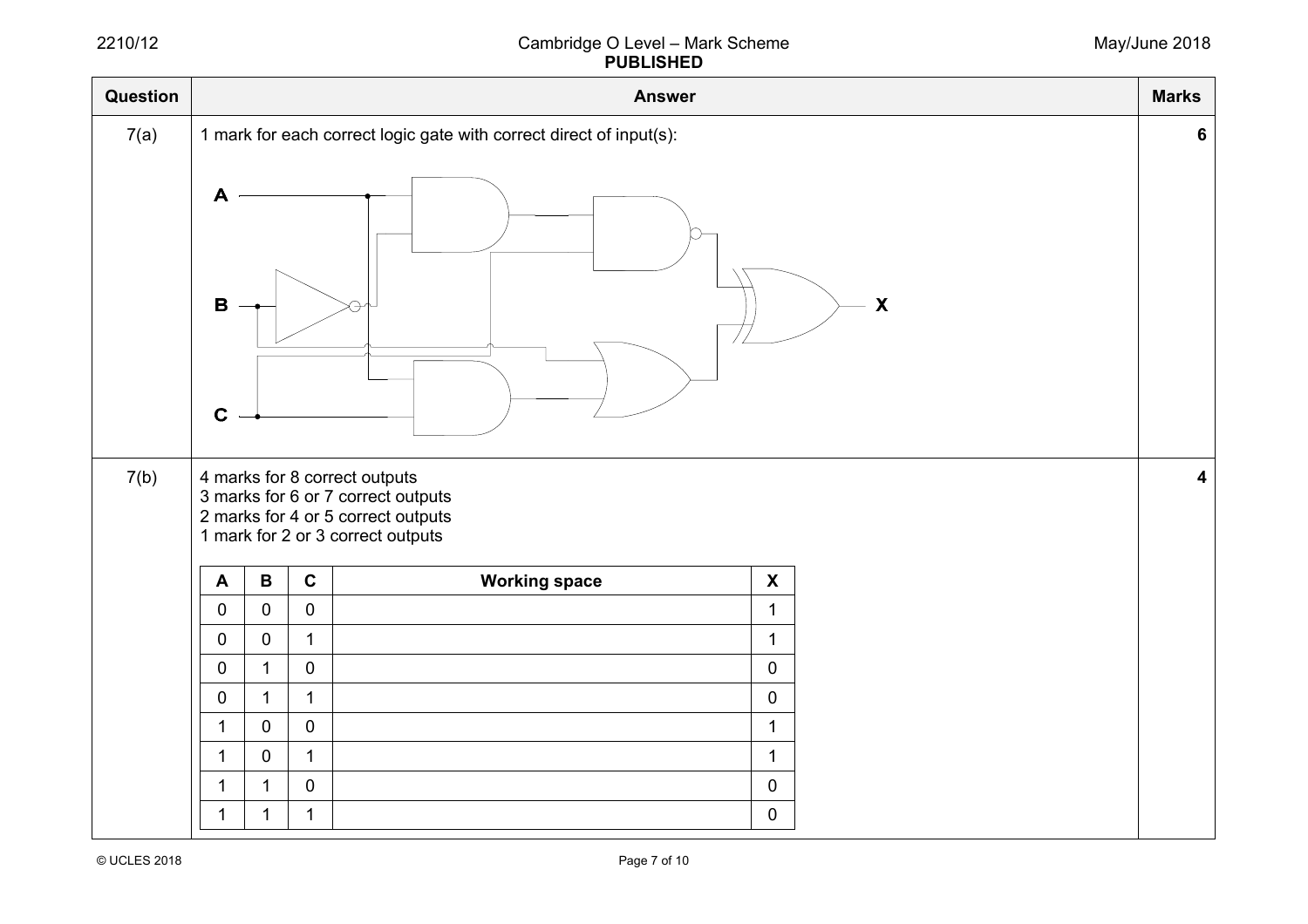| <b>Question</b> | <b>Answer</b>                                                                                                                                                                                                                                                                                                                                                                                    | <b>Marks</b> |
|-----------------|--------------------------------------------------------------------------------------------------------------------------------------------------------------------------------------------------------------------------------------------------------------------------------------------------------------------------------------------------------------------------------------------------|--------------|
| 8               | mark for correct translator, 3 marks for explanation:                                                                                                                                                                                                                                                                                                                                            |              |
|                 | Compiler<br>$\overline{\phantom{0}}$                                                                                                                                                                                                                                                                                                                                                             |              |
|                 | Any three from:<br>Does not require recompilation // compiled program can be executed without a compiler<br>$\overline{\phantom{m}}$<br>therefore, allows faster execution<br>Provides an executable file<br>$\qquad \qquad -$<br>therefore, allows him to just send machine code<br>Dimitri's friend does not need translation/compilation software to execute the program<br>$\qquad \qquad -$ |              |

| <b>Question</b> | <b>Answer</b>                                                                                                                                                                                                                                                                                                                                                                                                                                                                                                          | <b>Marks</b> |
|-----------------|------------------------------------------------------------------------------------------------------------------------------------------------------------------------------------------------------------------------------------------------------------------------------------------------------------------------------------------------------------------------------------------------------------------------------------------------------------------------------------------------------------------------|--------------|
| 9(a)            | QR/Quick response                                                                                                                                                                                                                                                                                                                                                                                                                                                                                                      |              |
| 9(b)            | Any four from:<br>Read/scanned using app (on mobile device)<br>$\overline{\phantom{0}}$<br>It is the <b>camera</b> that is used to scan/capture the image<br>$\qquad \qquad -$<br>The three large squares are used to define the alignment // uses alignment targets/modules<br>-<br>Black squares reflect less light // white squares reflect more light<br>-<br>The app/device processes the image<br>$\overline{\phantom{0}}$<br>Each small square/pixel is converted to a binary value<br>$\overline{\phantom{0}}$ |              |

| Question | <b>Answer</b>                                                                                                                                                                                                                                                                                                                                                                                                | <b>Marks</b>   |
|----------|--------------------------------------------------------------------------------------------------------------------------------------------------------------------------------------------------------------------------------------------------------------------------------------------------------------------------------------------------------------------------------------------------------------|----------------|
| 10(a)    | Any <b>four</b> from:<br>Conductive layer<br>$-$<br>An electrostatic/electric field is created<br>$\qquad \qquad -$<br><b>Sensor(s)</b> (around the screen) monitor the electrostatic field<br>$\qquad \qquad -$<br>When touched (electrostatic) charge is transferred to finger<br>$\qquad \qquad -$<br>Location of touch is calculated // Co-ordinates used to calculate touch<br>$\overline{\phantom{0}}$ | $\overline{4}$ |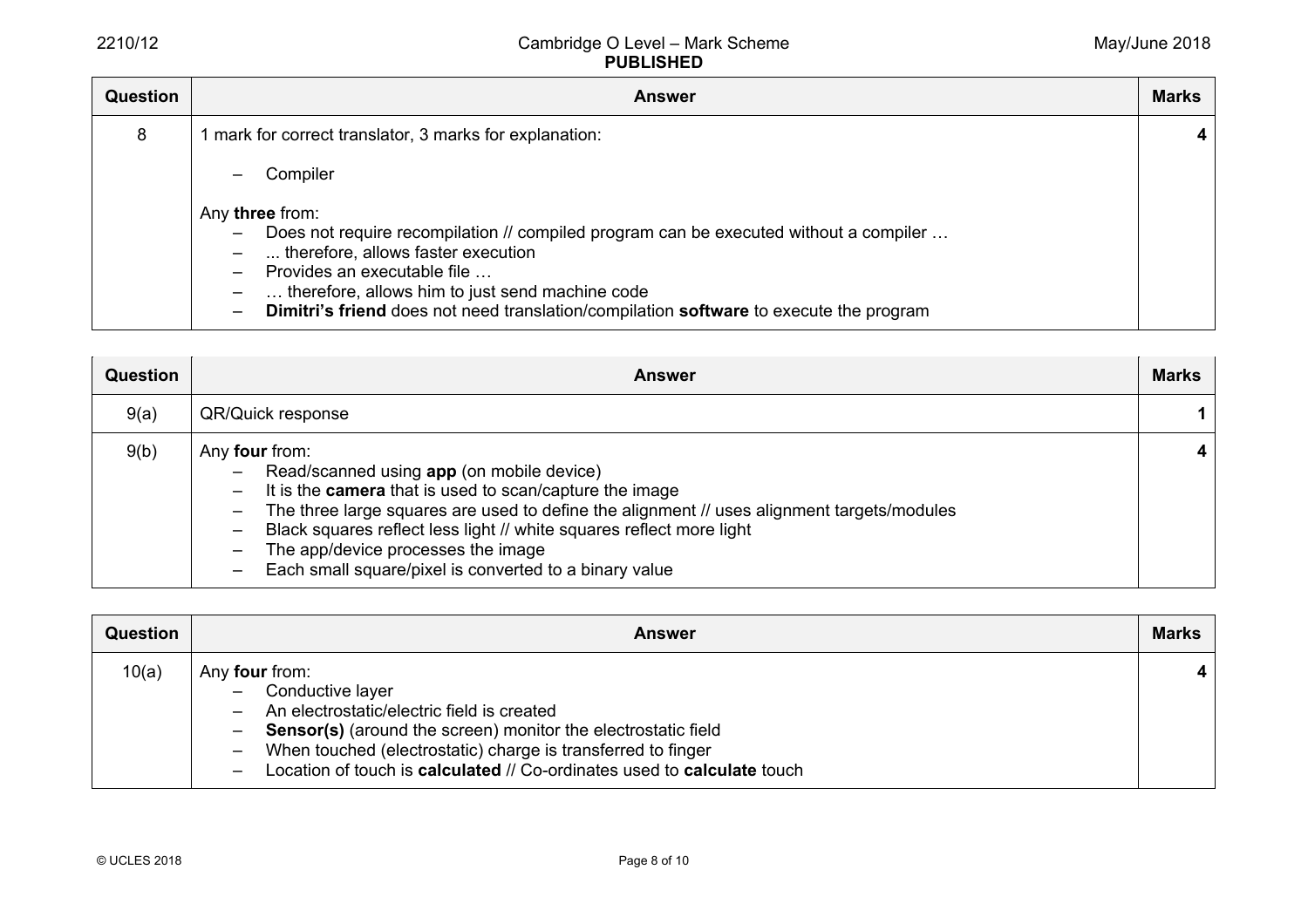| <b>Question</b> | Answer                                                                                                                                                                                                                                                                             | <b>Marks</b> |
|-----------------|------------------------------------------------------------------------------------------------------------------------------------------------------------------------------------------------------------------------------------------------------------------------------------|--------------|
| 10(b)(i)        | Any two from:<br>Gloves are not conductive // Gloves are an insulator<br>—<br>Block current/charge from finger / body / person<br>$\overline{\phantom{m}}$<br>Stop the electrostatic field being disturbed/changed<br>$\overline{\phantom{0}}$                                     | $\mathbf{2}$ |
| 10(b)(ii)       | Any two from e.g. (1 mark for method, 1 for expansion):<br>$-$ She could use a (conductive) stylus<br>this will allow the charge to be charged/disturbed<br>$\overline{\phantom{0}}$<br>She could use capacitive gloves<br>this will allow the charge to be charged/disturbed<br>- | $\mathbf{2}$ |
|                 | She could use a natural language interface/voice operated interface<br>$\overline{\phantom{m}}$<br>she could give vocal commands to the device                                                                                                                                     |              |

| <b>Question</b> | <b>Answer</b>                                                                                                                                                                                                                                                                                                                                                                                                                                                                   | <b>Marks</b> |
|-----------------|---------------------------------------------------------------------------------------------------------------------------------------------------------------------------------------------------------------------------------------------------------------------------------------------------------------------------------------------------------------------------------------------------------------------------------------------------------------------------------|--------------|
| 11              | Any six from:<br>Suitable sensor (motion/infra-red)<br>$-$<br>Data converted (from analogue) to digital (using ADC)<br>$\qquad \qquad -$<br>Data sent to microprocessor<br>$\qquad \qquad -$<br>Data is compared to stored value/range<br>$\qquad \qquad -$<br>if data matches/out of range data security light turned on<br>$\overline{\phantom{m}}$<br>waits for suitable period/until no motion detected<br>$\qquad \qquad -$<br>light turned off<br>Continuous loop/process | 6            |

| Question | <b>Answer</b> | <b>Marks</b> |
|----------|---------------|--------------|
| 12(a)(i) | Encryption    |              |